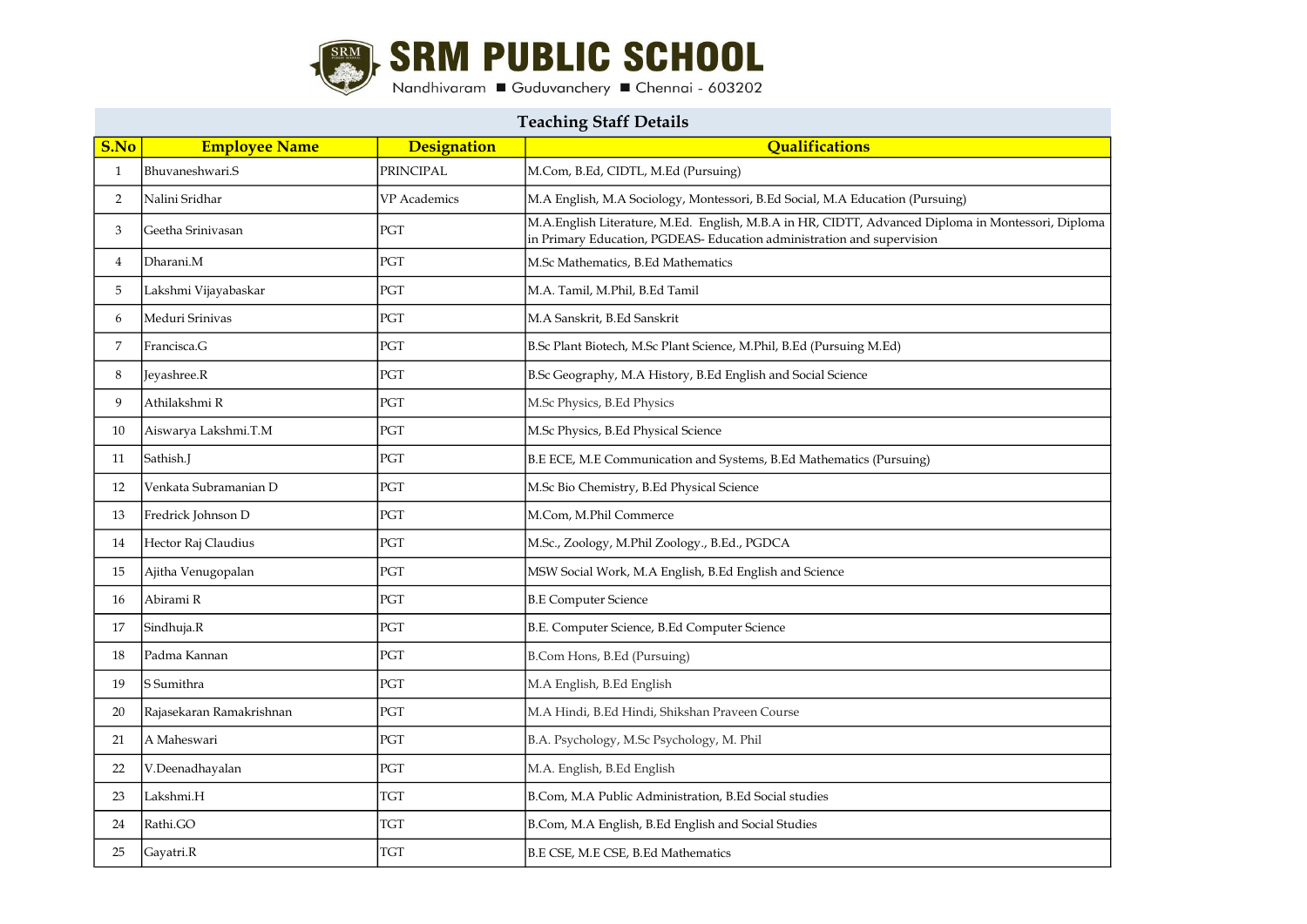| 26 | Arshiya Begum A        | <b>TGT</b>              | M.Sc Microbiology, B.Ed Biological Science, M.A English                                |
|----|------------------------|-------------------------|----------------------------------------------------------------------------------------|
| 27 | Chinni Rani Dhanapalan | <b>TGT</b>              | B.Sc Maths, Physics, Electronics, M.A English, MBA HR, B.Ed Physical Science and Maths |
| 28 | Vijayalakshmi Konda    | <b>TGT</b>              | M.Com, B.Ed Commerce                                                                   |
| 29 | Geetha Chinnadurai     | <b>TGT</b>              | M.A Tamil, M.Phil Tamil, B.Ed Tamil, M.Ed Tamil (Pursuing)                             |
| 30 | Sheela Kesavan.K.V     | TGT                     | M.Com, B.Ed English and Social                                                         |
| 31 | Nazia Katta            | <b>TGT</b>              | M.Sc Electronics, B.Ed Mathematics                                                     |
| 32 | Karthick Narayanasamy  | <b>TGT</b>              | <b>B.F.A Viscom</b>                                                                    |
| 33 | Hemalatha.S            | <b>TGT</b>              | B.Sc Mathematics, B.Ed Mathematics                                                     |
| 34 | Vinothini.G.V          | <b>TGT</b>              | B.Sc Physics, M.Sc Material Science, B.Ed Physical Science (Pursuing)                  |
| 35 | Sundhravalli.J         | <b>TGT</b>              | M.A Tamil, M.Ed Tamil                                                                  |
| 36 | Bindu.T.T              | <b>TGT</b>              | B.Sc Mathematics, B.Ed Mathematics, Post Diploma in Montessori System of Learning      |
| 37 | Parasakthi.P           | <b>TGT</b>              | M.A Tamil, B.Ed Tamil                                                                  |
| 38 | Shobana.V              | <b>TGT</b>              | M.A English, B.Ed English, D.T.Ed                                                      |
| 39 | Amudhavalli.K          | <b>TGT</b>              | M.Tech IT, MBA IBM, B.Ed Computer Science                                              |
| 40 | Geethanjali Sivaram    | <b>TGT</b>              | B.Tech Informtion Technology, B.Ed Computer Science                                    |
| 41 | Kokila.M               | <b>TGT</b>              | B.E Computer Science Engineering, B.Ed Mathematics                                     |
| 42 | M Sujatha              | <b>TGT</b>              | M. Sc Mathematics, B.Ed Mathematics                                                    |
| 43 | Suganthy.P             | <b>TGT</b>              | M.A Tamil, D.Ted, B.Ed Tamil, M.Ed Tamil (Pursuing)                                    |
| 44 | S Ambika               | <b>TGT</b>              | M.A Tamil, DPPTE Psychology, B.Ed Tamil                                                |
| 45 | Akhila Thabassum. A    | <b>TGT</b>              | M.Com, MBA (HR), B.Ed Commerce                                                         |
| 46 | Bharathi Kosala Kumar  | <b>TGT</b>              | M.Sc. Mathematics, B.Ed                                                                |
| 47 | T. Priyadharshini      | TGT                     | M.Sc Maths, B.Ed Maths                                                                 |
| 48 | Sathya priya.S         | PRT                     | B.Sc Computer Science, MCA, B.Ed Computer Science                                      |
| 49 | K R Ambili             | PRT                     | M.Sc Botany, B.Ed Natural Science                                                      |
| 50 | Muthulakshmi T         | PRT                     | B.A English, D.Ted, B.Ed                                                               |
| 51 | M.Minu Soundari        | $\mathop{\mathrm{PRT}}$ | <b>B.E ECE, B.Ed Mathematics</b>                                                       |
| 52 | Sugantha B             | PRT                     | B.Sc Mathematics, B.Ed Mathematics                                                     |
| 53 | Komithatchi.P          | $\mathop{\mathrm{PRT}}$ | B.Sc Chemistry, B.Ed Physical Science                                                  |
| 54 | Saswati Das            | $\mathop{\mathrm{PRT}}$ | M.A History, TTE                                                                       |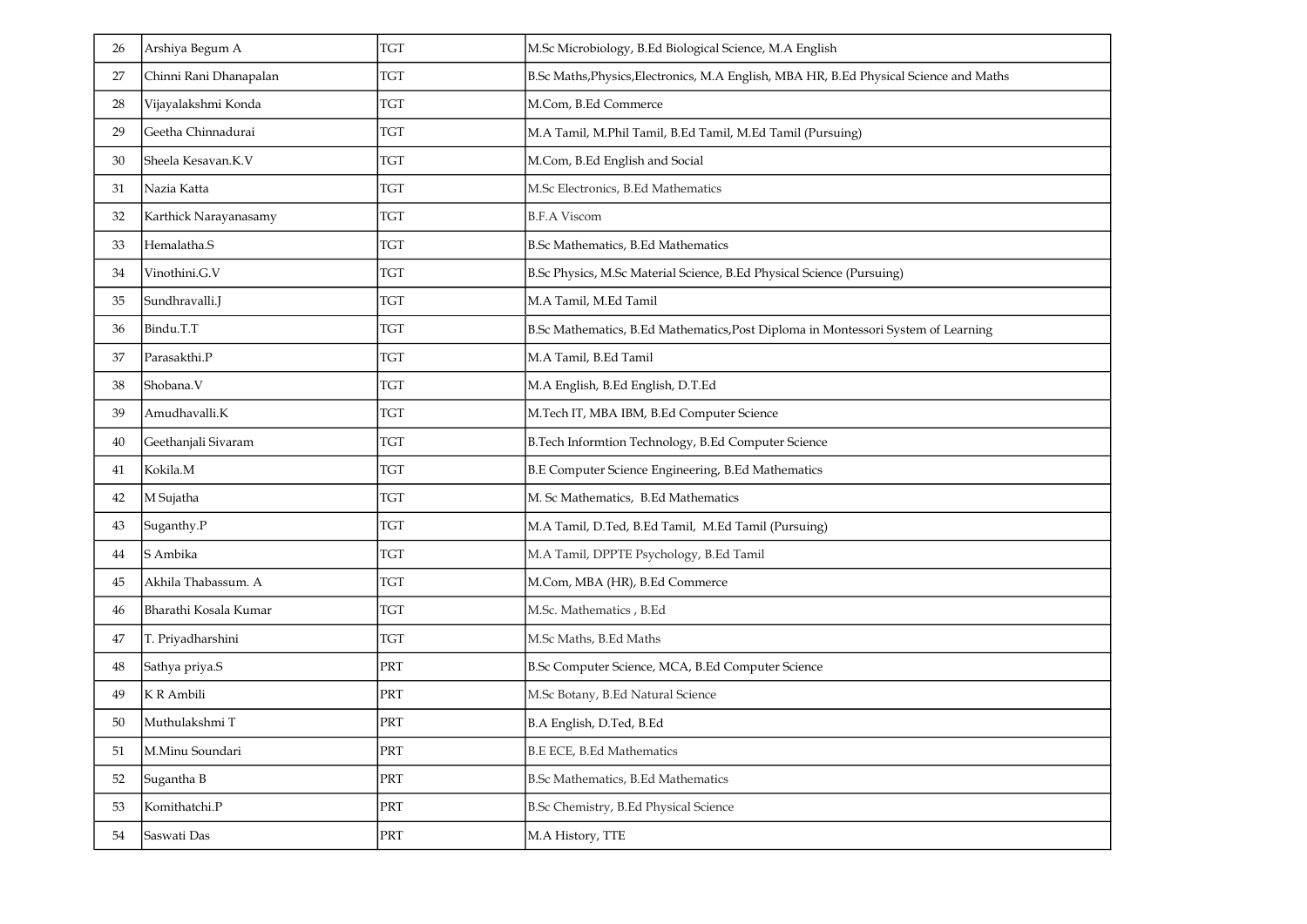| 55 | Shobana Lakshminarayanan      | PRT | M. Sc Zoology, B.Ed                                                                                                     |
|----|-------------------------------|-----|-------------------------------------------------------------------------------------------------------------------------|
| 56 | Dipti                         | PRT | B.A Socilology (HNRS), B.LIB, M.A Sociology, D.EL.Ed                                                                    |
| 57 | Yogashri.A                    | PRT | M.Sc Mathematics, B.Ed Mathematics                                                                                      |
| 58 | Iisha Nitin                   | PRT | B.Tech CSE, B.Ed Computer Science                                                                                       |
| 59 | Hema Malini.S                 | PRT | BCA, MCA, Advanced Diploma in Montessori and Child Education, B.Ed Computer Science                                     |
| 60 | Latha T                       | PRT | B.Lit Tamil, B.Ed Tamil                                                                                                 |
| 61 | Archana. C                    | PRT | BCA, Diploma in EEE                                                                                                     |
| 62 | Sujareetha. G                 | PRT | M.Sc Software Systems (integrated), Advanced Diploma in Montessori and Child Education, B.Ed<br>Computer Science        |
| 63 | K. Mageswari Devi             | PRT | B.C.S Corporate Secretaryship, M.Com, D.EL.Ed, B.Ed Commerce (Pursuing)                                                 |
| 64 | Kanimozhi.N                   | PRT | B.E ECE, B.Ed, PG Diploma in Early Childhood Education                                                                  |
| 65 | Precilla Salley.L             | PRT | B.Sc Nutrition and Dietetics, M.Sc clinical Dietetic Management, Diploma in Advance Montesorri and<br>Primary Education |
| 66 | Sarita Gupta                  | PRT | B.Com (Accountancy Honours), MBA (HRM), PGDIM (Personal Management)                                                     |
| 67 | Srividhya Piramanayagam       | PRT | B.A English, B.Ed English                                                                                               |
| 68 | Nandhini Murugan              | PRT | B.A English, D.El.Ed                                                                                                    |
| 69 | Jasmine Begum.A               | PRT | M.Com, D.El.Ed, Advanced Diploma in Early Childhood Education, B.Ed Commerce                                            |
| 70 | Ragasutha.M                   | PRT | MCA, B.Ed Computer Science (Pursuing)                                                                                   |
| 71 | Anitha.AP                     | PRT | B.Sc Nutrition and Dietitics, Advanced Diploma in Montessori and Child Education                                        |
| 72 | Seethalakshmi Balaji.N        | PRT | B.Com, Montessori                                                                                                       |
| 73 | Ashika Banu.M                 | PRT | B.Com, Diploma in Montessori Method of Teaching                                                                         |
| 74 | J Pricila Jenifer             | PRT | B.Sc Physics, Diploma in Montesorri                                                                                     |
| 75 | Priyadharshini Balavenkatesan | PRT | M.A English, B.Ed English (Pursuing)                                                                                    |
| 76 | Maydini sivan                 | PRT | B.E CSE, Diploma in Pre Primary Montessori, B.Ed                                                                        |
| 77 | Dhivya.E                      | PRT | BCA, M.A English, B.Ed Computer Science and English                                                                     |
| 78 | Anitha.S                      | PRT | B.A English, B.Ed English                                                                                               |
| 79 | Saranya MK                    | PRT | M.C.A, B.Ed Computer science                                                                                            |
| 80 | T Anuradha                    | PRT | M.A Hindi, Advanced Diploma in Montessori                                                                               |
| 81 | M Chithra                     | PRT | D.E.Ed., Diploma in drawing, B.Sc Maths Pursuring                                                                       |
| 82 | Saranya Abilash               | PRT | BCA., Advance Diploma in Montessori Childhood., Diploma in Computer                                                     |
| 83 | Vinadha Pattabiraman          | PRT | B.Sc., Nutrition & Dietetics., B.A History, MCA, B.Ed Chemistry, CIDTL Purusing, M.Sc Psychology<br>(Purusing)          |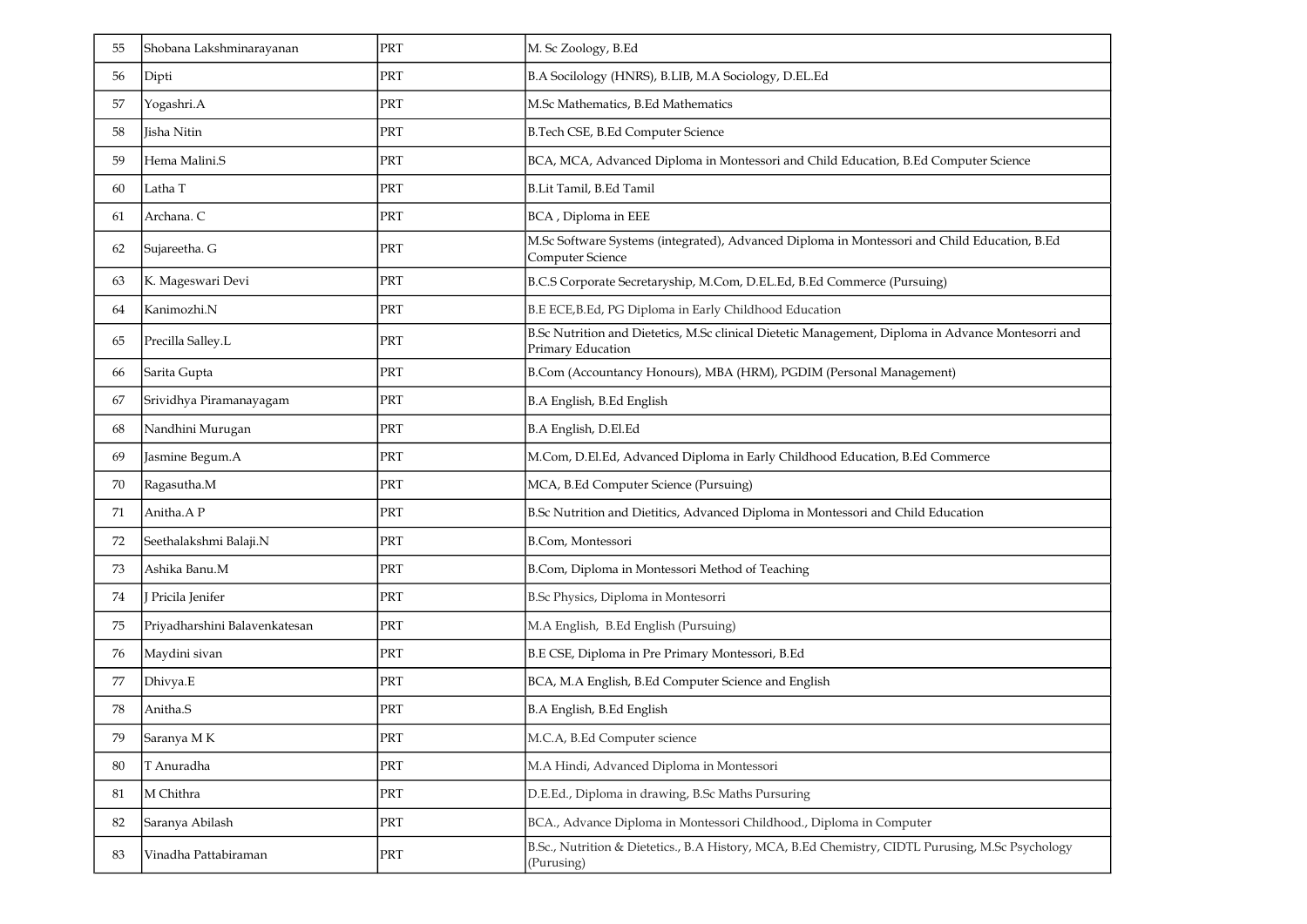| 84  | Sasi J.V              | <b>NTT</b>         | B.E CSE, Diploma in Montessori Teachers Training                                                                                 |
|-----|-----------------------|--------------------|----------------------------------------------------------------------------------------------------------------------------------|
| 85  | Hemalatha.M           | NTT                | B.Com, Advanced Diploma in Montesorri                                                                                            |
| 86  | Shanthi .M            | NTT                | B.Sc Nutrition and Dietetics, Montessori Kindergarten and Nursery Teacher Training                                               |
| 87  | Vidhya.A              | NTT                | B.Sc Computer Science, DNMTT, D.El.Ed                                                                                            |
| 88  | A.P.Sadhana           | NTT                | BCA, BSS Advanced Diploma in Montessori and Child Education                                                                      |
| 89  | Suganthi R            | NTT                | BCA, PGDCA, Post Graduate Diploma in Advanced Montessori and Child Education                                                     |
| 90  | Aishuwaryaa K S       | NTT                | BCA, Diploma in Electronics and Communication, Post Graduate Diplomia in Montessori Kindergarten<br>and Nursery Teacher Training |
| 91  | Doly Fathima Rani R   | <b>NTT</b>         | B.Com, PG Diploma in Montessori, Kindergarten and Nursery Education                                                              |
| 92  | Kalpana.N             | <b>NTT</b>         | B.Com, M.B.A Finance, Diploma in Montessori Primary School Teacher Training                                                      |
| 93  | Malavika M            | <b>NTT</b>         | <b>B.Sc Computer Science</b>                                                                                                     |
| 94  | Kalaivani Tamilarasan | <b>NTT</b>         | M.A English, B.Ed English                                                                                                        |
| 95  | Subbulakshmi S        | <b>NTT</b>         | B.Com, Diploma in Montessori                                                                                                     |
| 96  | A Ajiza Fathima       | NTT                | M.A. English, Advanced Diploma in Montessori and Primary Education                                                               |
| 97  | U Kalai Vani          | <b>NTT</b>         | B.Sc Nutrition, PG Diploma in Dietetics, M.Sc Psychology, M.Sc Dietetics, Adva. Diploma in Montessori &<br>Primary School        |
| 98  | S Jansi Priyadarini   | <b>NTT</b>         | B.C.A., M.SC IT, B.Ed                                                                                                            |
| 99  | Eswari.K              | Special Educator   | B.Sc Agriculture, M.Sc Psychology, PGDLD                                                                                         |
| 100 | Sujata Narain Motiani | Special Educator   | M.A Sociology, B.Ed Mental Retardation, Diploma in Mental Retardation                                                            |
| 101 | D Pradeep Kumar       | Librarian          | <b>BCA, MLISC</b>                                                                                                                |
| 102 | Nambi Sundarajan T    | PET                | B.Sc, (Phy. Edu), M.P.Ed., M.Phil Phy.Edu                                                                                        |
| 103 | Selvakumar.S          | PET                | B.Sc, (Phy. Edu), M.P.Ed                                                                                                         |
| 104 | Shabnam T             | PET                | B.Sc, B.P.E, M.Phil., (Phy. Edu), Diploma in Yoga., M.P.Ed                                                                       |
| 105 | [Soundara Rajan .J    | PET                | B.A. English, B P E S, B.Ed                                                                                                      |
| 106 | R Bharathi            | PET                | B.Com, M.Com, Corporate Secretaryship, B.P.Ed.                                                                                   |
| 107 | Saravanan.P           | Supervisor (Coach) | B.A Philosophy, MBA Sports Management, AFC Coaching Certificate                                                                  |
| 108 | Sreeja S.V            | Yoga Teacher       | B.Sc, M.Sc Pysiotherapy, B.P.T Physiotherapy, DNYS Yoga and Naturopathy                                                          |
| 109 | Jaganath              | Art Teacher        | M.A Tamil, TTC Drawing                                                                                                           |
| 110 | Lenin Mani            | Art Teacher        | <b>BFA</b>                                                                                                                       |
| 111 | Fathima Lizzi.J       | TGT-Art Teacher    | B.Sc Microbiology, B.Ed                                                                                                          |
| 112 | Devikarani.P          | Music Teacher      | <b>TTC</b>                                                                                                                       |